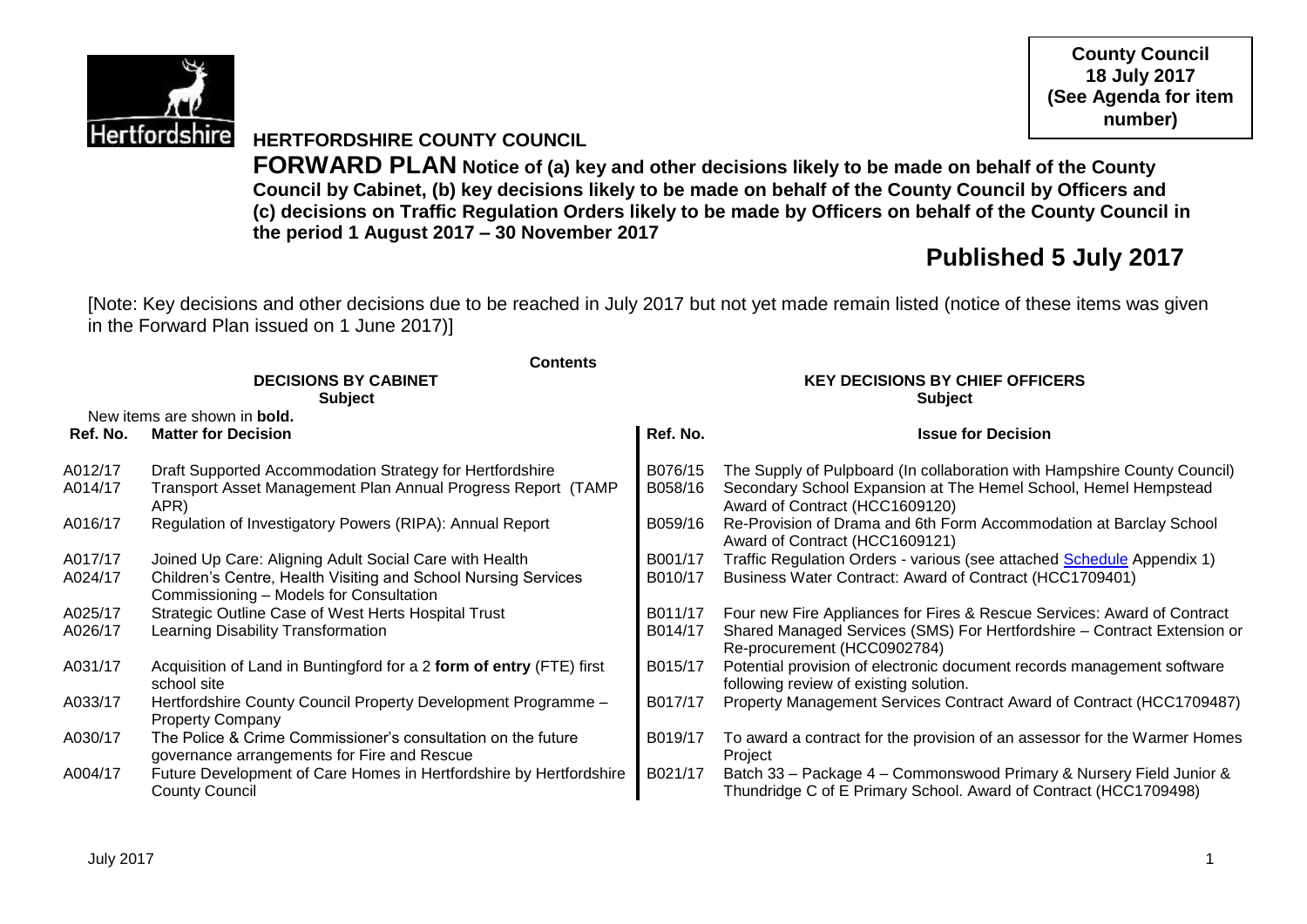| A009/17 | Crowdfunding – To develop voluntary sector fundraising capacity in<br>Hertfordshire                                                                                                                       | B023/17 | Batch 35 - Package 2 - Aycliffe Drive Primary, Goldfield Infants & Nursery<br>& Little Heath Primary School. Award of Contract (HCC1709500)                                                   |
|---------|-----------------------------------------------------------------------------------------------------------------------------------------------------------------------------------------------------------|---------|-----------------------------------------------------------------------------------------------------------------------------------------------------------------------------------------------|
| A032/17 | Former Sunnybank School, Potters Bar. Request for additional<br>funding for building works                                                                                                                | B024/17 | Batch 35 - Package 3 - Icknield Infant & Nursery, Little Hadham Primary,<br>Roman Way First & The William Ransom Primary School. Award of<br>Contract (HCC1709501)                            |
| A021/17 | Approval of sites to be identified within the forthcoming Draft Minerals<br>Local Plan (as Specific Sites, Preferred areas and / or Areas of<br>Search)                                                   | B029/17 | Contract for the Provision of Re-use retail Services at Household Waste<br><b>Recycling Centres</b>                                                                                           |
| A022/17 | Approval of Draft Local Transport Plan 4 – for public consultation                                                                                                                                        | B033/17 | Award Tender for Residential Home for Children and Young People (C&YP)<br>aged 13-18 with Autism, Learning Difficulties and/or Behaviour that<br>Challenges at Wynchlands Crescent, St Albans |
| A034/17 | Approval of the Hertfordshire Public Health Strategy 2017-21                                                                                                                                              | B034/17 | Dynamic Purchasing System for the Supply of Laminating Pouches (in<br>collaboration with Hampshire County Council)                                                                            |
| A035/17 | Future Management of the County Council's Art Collection                                                                                                                                                  | B035/17 | Dynamic Purchasing Systems for the Supply of Copier Paper (in<br>collaboration with Hampshire County Council)                                                                                 |
| A019/17 | Draft Approval 15 Year Plan for vision for social care in the County                                                                                                                                      | B036/17 | Potential extension and improvement of Enterprise Resource Planning<br>contract. This covers Human Resources, Finance, Procurement, Budgeting<br>and Reporting.                               |
| A010/17 | <b>Review of Financial Regulations</b>                                                                                                                                                                    | B044/17 | Breathing Apparatus Procurement for the Community Protection Directorate<br>$2017/2018$ - Capital Budget                                                                                      |
| A036/17 | Proposed consultation on Hertfordshire County Council<br>Admission arrangements for 2019/20                                                                                                               | B045/17 | Window Walling at 3 Schools Batch 34 Ashwell, Bedwell & Hobletts Manor<br>Infants & Nursery Schools: Award of Contract (HCC1709713)                                                           |
| A037/17 | Approval to undertake a public consultation on the Draft<br>Minerals local Plan (2016-2031) including policies and proposed<br>specific sites, preferred and/or areas of search for mineral<br>extraction | B046/17 | Roofing at 2 Schools Batch 34, Ashwell & Hobletts Manor Junior School:<br>Award of Contract (HCC1709714)                                                                                      |
| A38/17  | Approval to undertake an initial consultation on the review of<br>the Waste Local Plan (including broad issues and options)                                                                               | B047/17 | The supply of steel lockers: (In collaboration with Hampshire County<br>Council)                                                                                                              |
|         |                                                                                                                                                                                                           | B048/17 | The supply of plain adhesive labels, sticky notes, hook and loop and<br>motivational items (In collaboration with Hampshire County Council)                                                   |
|         |                                                                                                                                                                                                           | B049/17 | Providing support in peoples home (Spot Accreditation) Award of<br><b>Contract</b>                                                                                                            |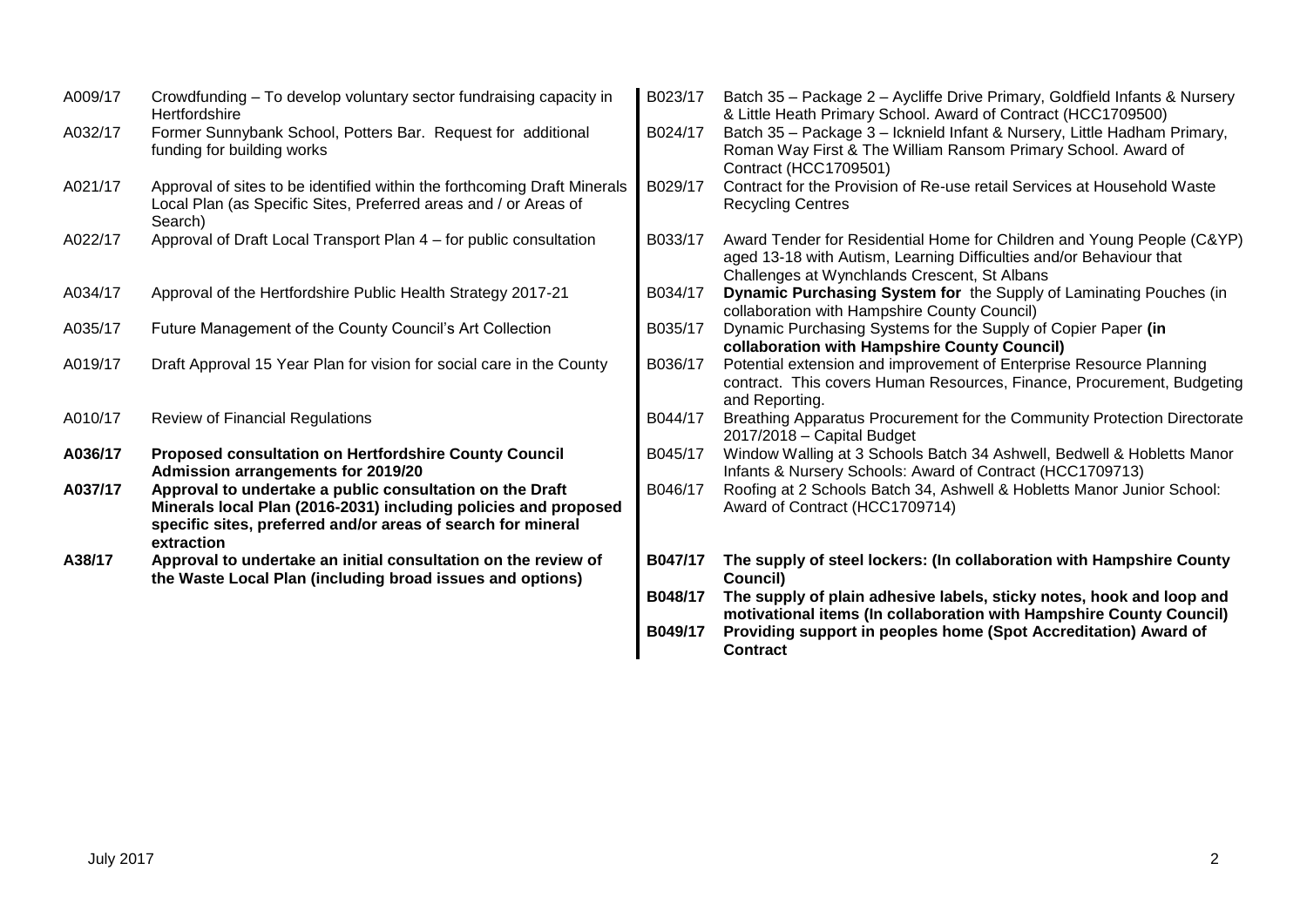|          | <b>PART A: DECISIONS BY CABINET</b><br>Note: New items and amendments are shown in <b>bold.</b>                        |                                |                                                                                                                               |                                                                          |                                                                                           |                                                                                     |  |
|----------|------------------------------------------------------------------------------------------------------------------------|--------------------------------|-------------------------------------------------------------------------------------------------------------------------------|--------------------------------------------------------------------------|-------------------------------------------------------------------------------------------|-------------------------------------------------------------------------------------|--|
| Ref. No. | <b>Matter for Decision</b>                                                                                             | Date<br>decision to<br>be made | <b>Cabinet Panels to be</b><br>consulted                                                                                      | <b>Officer contact for</b><br>this matter                                | Documents to be<br>considered****                                                         | <b>Exempt from the</b><br><b>Council's Call-In</b><br><b>Procedures</b><br>Yes / No |  |
| A012/17  | <b>Draft Supported</b><br>Accommodation Strategy for<br>Hertfordshire                                                  | 10/07/2017                     | Adult Care & Health<br><b>Cabinet Panel</b>                                                                                   | Kulbir Lalli<br>01438 843217<br><b>Frances Heathcote</b><br>01992 556343 | Report of the Director of Adult<br><b>Care Services</b>                                   | No                                                                                  |  |
| A014/17  | <b>Transport Asset Management</b><br>Plan Annual Progress Report<br>(TAMP APR)                                         | 10/07/2017                     | <b>Highways Cabinet Panel</b>                                                                                                 | Chris Allen Smith<br>01992 658167                                        | Report of the Chief Executive<br>& Director of Environment                                | No                                                                                  |  |
| A016/17  | Regulation of Investigatory<br>Powers (RIPA): Annual Report                                                            | 10/07/2017                     | <b>Community Safety &amp;</b><br>Waste Management<br>Panel                                                                    | <b>Guy Pratt</b><br>01992 557535                                         | Report of the Chief Executive<br>& Director of Environment                                | No                                                                                  |  |
| A017/17  | Joined Up Care: Aligning Adult<br>Social Care with Health                                                              | 10/07/2017                     | Adult Care & Health<br><b>Cabinet Panel</b>                                                                                   | Jamie Sutterby<br>01992 556300                                           | Report of the Director of Adult<br><b>Care Services</b>                                   | <b>No</b>                                                                           |  |
| A024/17  | Children's Centre, Health<br>Visiting and School Nursing<br>Services Commissioning -<br><b>Models for Consultation</b> | 10/07/2017                     | <b>Joint Children's Services</b><br><b>Cabinet Panel &amp; Public</b><br>Health, Prevention &<br>Performance Cabinet<br>Panel | Sally Orr<br>01992 555680<br>Sue Matthews<br>01992 556125                | Joint Report of the Director of<br>Children's Services & the<br>Director of Public Health | <b>No</b>                                                                           |  |
| A025/17  | <b>Strategic Outline Case of West</b><br><b>Herts Hospital Trust</b>                                                   | 10/07/2017                     | <b>Adult Care &amp; Health</b><br><b>Cabinet Panel</b>                                                                        | Iain MacBeath<br>01992 556363                                            | Report of the Director of Adult<br><b>Care Services</b>                                   | <b>No</b>                                                                           |  |
| A026/17  | Learning Disability<br>Transformation                                                                                  | 10/07/2017                     | <b>Adult Care &amp; Health</b><br><b>Cabinet Panel</b>                                                                        | Shazia Butt<br>07580 744600                                              | Report of the Director of Adult<br>Care Services                                          | No                                                                                  |  |

1

<sup>\*</sup> The address from which, subject to any prohibition or restriction on their disclosure, copies of, or extracts from, any document listed is available is County Hall, Pegs Lane, Hertford, SG13 8DE. Other documents relevant to these matters may be submitted to the decision maker. To request details of such documents (if any) as they become available contact Elaine Shell, Democratic Services Manager by email [\(elaine.shell@hertfordshire.gov.uk\)](mailto:elaine.shell@hertfordshire.gov.uk) or phone (01992 555565). \*\*\* No Forward Plan Ref Additional Item for Cabinet: Not a key decision

<sup>&</sup>lt;sup>††</sup> Documents to be considered by the Cabinet are published in the Council's website at<https://cmis.hertsdirect.org/hertfordshire/Calendarofcouncilmeetings.aspx>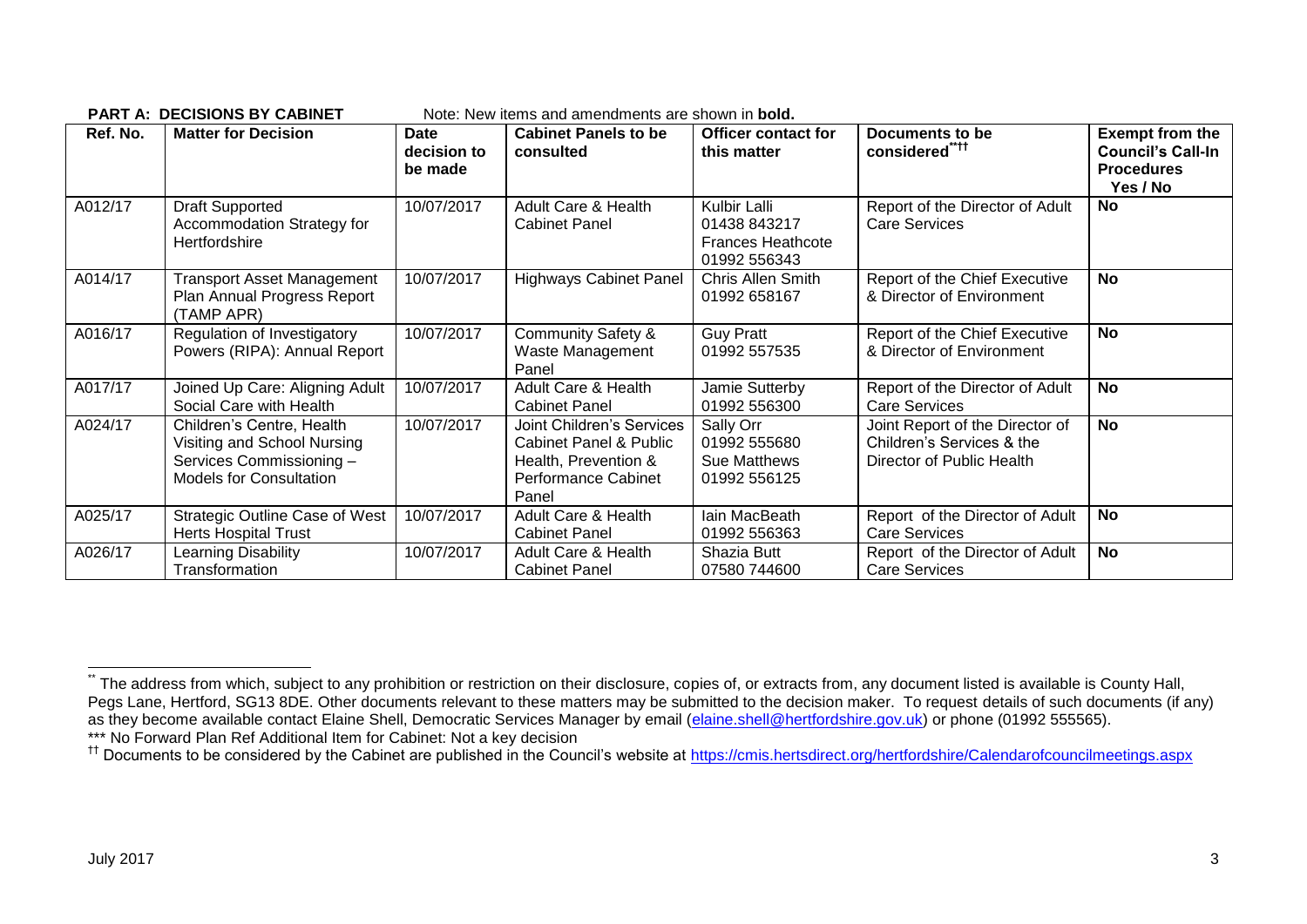| A031/17 | Acquisition of Land in<br>Buntingford for a 2 form of<br>entry (FTE) first school site                                                                           | 10/07/2017 | Resources, Property &<br>the Economy Cabinet<br>Panel                     | Peter Oddy<br>01992 555221                                                      | Joint Report of the Director of<br>Children's Services & the<br><b>Director of Resources</b><br>Part I and Part II Report -<br>(due to 'Information relating<br>to the financial or business<br>affairs of any particular<br>person (including the<br>Council') | <b>No</b>      |
|---------|------------------------------------------------------------------------------------------------------------------------------------------------------------------|------------|---------------------------------------------------------------------------|---------------------------------------------------------------------------------|-----------------------------------------------------------------------------------------------------------------------------------------------------------------------------------------------------------------------------------------------------------------|----------------|
| A033/17 | <b>Hertfordshire County Council</b><br><b>Property Development</b><br>Programme - Property<br>Company                                                            | 10/07/2017 | Resources, Property &<br>the Economy Cabinet<br>Panel                     | Mark Handford-<br>Jones<br>01992 556397                                         | Report of the Director of<br><b>Resources</b><br>Part I and Part II Report -<br>(due to 'Information relating<br>to the financial or business<br>affairs of any particular<br>person (including the<br>Council')                                                | <b>No</b>      |
| A030/17 | The Police & Crime<br>Commissioner's consultation<br>on the future governance<br>arrangements for Fire and<br>Rescue                                             | 18/07/2017 | <b>Community Safety &amp;</b><br>Waste Management<br><b>Cabinet Panel</b> | <b>Owen Mapley</b><br>01992 555601                                              | <b>Report of the Director of</b><br><b>Resources</b>                                                                                                                                                                                                            | <b>No</b>      |
| A004/17 | <b>Future Development of Care</b><br>Homes in Hertfordshire by<br><b>Hertfordshire County Council</b>                                                            | 25/09/2017 | <b>Adult Care &amp; Health</b><br><b>Cabinet Panel</b>                    | <b>Kulbir Lalli</b><br>01438 843217<br><b>Frances Heathcote</b><br>01992 556343 | Report of the Director of Adult<br><b>Care Services</b>                                                                                                                                                                                                         | <b>No</b>      |
| A009/17 | Crowdfunding - To develop<br>voluntary sector fundraising<br>capacity in Hertfordshire                                                                           | 25/09/2017 | Adult Care & Health<br><b>Cabinet Panel</b>                               | <b>Frances Heathcote</b><br>01992 556343                                        | Report of Director of Adult<br><b>Care Services</b>                                                                                                                                                                                                             | <b>No</b>      |
| A032/17 | Former Sunnybank School,<br>Potters Bar. Request for<br>additional funding for building<br>works                                                                 | 25/09/2017 | Resources, Property &<br>the Economy Cabinet<br>Panel                     | <b>Andrew Edwards</b><br>01992 556007<br>Clare Halliday<br>01992 556709         | Report of the Director of<br>Resources                                                                                                                                                                                                                          | <b>No</b>      |
| A021/17 | Approval of sites to be<br>identified within the<br>forthcoming Draft Minerals<br>Local Plan (as Specific Sites,<br>Preferred areas and / or Areas<br>of Search) | 25/09/2017 | Environment, Planning<br>& Transport Cabinet<br>Panel                     | <b>Julie Greaves</b><br>01992 556227                                            | Report of the Chief Executive<br>& Director of Environment                                                                                                                                                                                                      | $\overline{N}$ |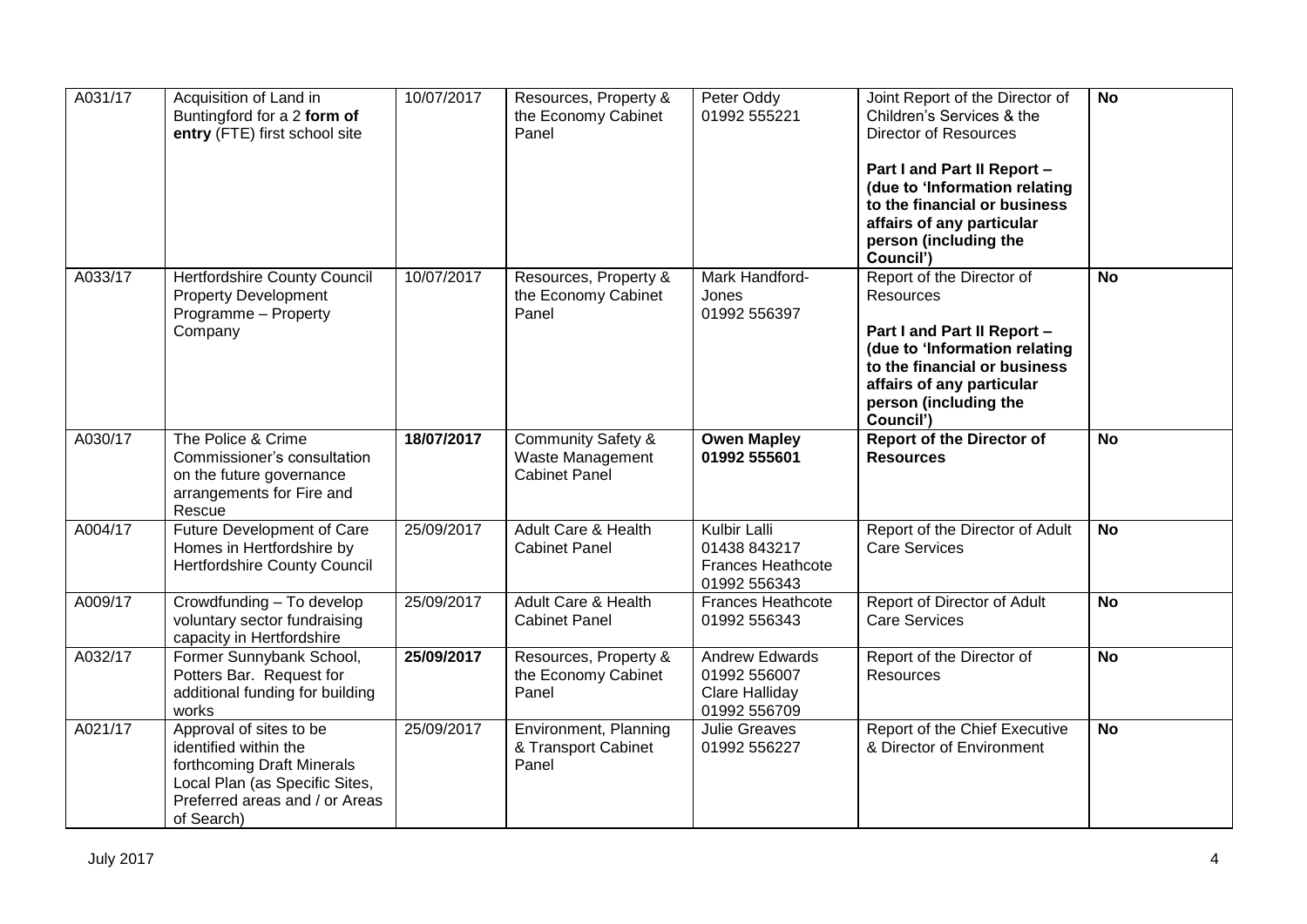| A022/17 | Approval of Draft Local<br>Transport Plan 4 – for public<br>consultation                                                                                                                                                     | 25/09/2017                                                             | Environment, Planning<br>& Transport Cabinet<br>Panel                     | James Povey<br>01992 556798               | Report of the Chief Executive<br>& Director of Environment                             | <b>No</b> |
|---------|------------------------------------------------------------------------------------------------------------------------------------------------------------------------------------------------------------------------------|------------------------------------------------------------------------|---------------------------------------------------------------------------|-------------------------------------------|----------------------------------------------------------------------------------------|-----------|
| A034/17 | Approval of the Hertfordshire<br>Public Health Strategy 2017-<br>21                                                                                                                                                          | 25/09/2017                                                             | Public Health,<br>Prevention & the<br><b>Performance Cabinet</b><br>Panel | <b>Jim McManus</b><br>01992 556884        | Report of the Director of Public<br>Health                                             | <b>No</b> |
| A035/17 | Future Management of the<br><b>County Council's Art Collection</b>                                                                                                                                                           | 25/09/2017                                                             | Education, Libraries &<br><b>Localism Cabinet Panel</b>                   | <b>Taryn Pearson-Rose</b><br>01992 556012 | Report of the Director of<br>Resources                                                 | <b>No</b> |
| A019/17 | Draft Approval 15 Year Plan<br>for vision for social care in the<br>County                                                                                                                                                   | 23/10/2017                                                             | Adult Care & Health<br><b>Cabinet Panel</b>                               | <b>Helen Maneuf</b><br>01992 556350       | Report of the Director of Adult<br><b>Care Services</b>                                | <b>No</b> |
| A010/17 | <b>Review of Financial</b><br><b>Regulations</b>                                                                                                                                                                             | <b>Cabinet</b><br>13/11/2017<br>County<br><b>Council</b><br>21/11/2017 | Resources, Property &<br>the Economy Cabinet<br>Panel                     | <b>Lindsey McLeod</b><br>01992 556431     | Report of the Director of<br>Resources                                                 | <b>No</b> |
| A036/17 | <b>Proposed consultation on</b><br><b>Hertfordshire County</b><br><b>Council Admission</b><br>arrangements for 2019/20                                                                                                       | 13/11/2017                                                             | <b>Education, Libraries &amp;</b><br><b>Localism Cabinet</b><br>Panel     | <b>Jayne Abery</b><br>01992 558785        | <b>Director of Children's</b><br><b>Services</b>                                       | <b>No</b> |
| A037/17 | Approval to undertake a<br>public consultation on the<br><b>Draft Minerals local Plan</b><br>(2016-2031) including<br>policies and proposed<br>specific sites, preferred<br>and/or areas of search for<br>mineral extraction | 13/11/2017                                                             | <b>Environment, Planning</b><br>& Transport Cabinet<br>Panel              | <b>Julie Greaves</b><br>01992 556227      | <b>Report of the Chief</b><br><b>Executive &amp; Director of</b><br><b>Environment</b> | <b>No</b> |
| A38/17  | Approval to undertake an<br>initial consultation on the<br>review of the Waste Local<br>Plan (including broad issues<br>and options)                                                                                         | 13/11/2017                                                             | <b>Environment, Planning</b><br>& Transport                               | <b>Julie Greaves</b><br>01992 556227      | <b>Report of the Chief</b><br><b>Executive &amp; Director of</b><br><b>Environment</b> | <b>No</b> |

**Membership of Cabinet:** 

| <b>Derrick Ashley</b> | <b>Environment, Planning &amp; Transport</b> | <b>Richard Roberts</b> | <b>Public Health, Prevention &amp; Performance</b> |
|-----------------------|----------------------------------------------|------------------------|----------------------------------------------------|
| <b>Terry Douris</b>   | <b>Education, Libraries &amp; Localism</b>   | <b>Ralph Sangster</b>  | Highways                                           |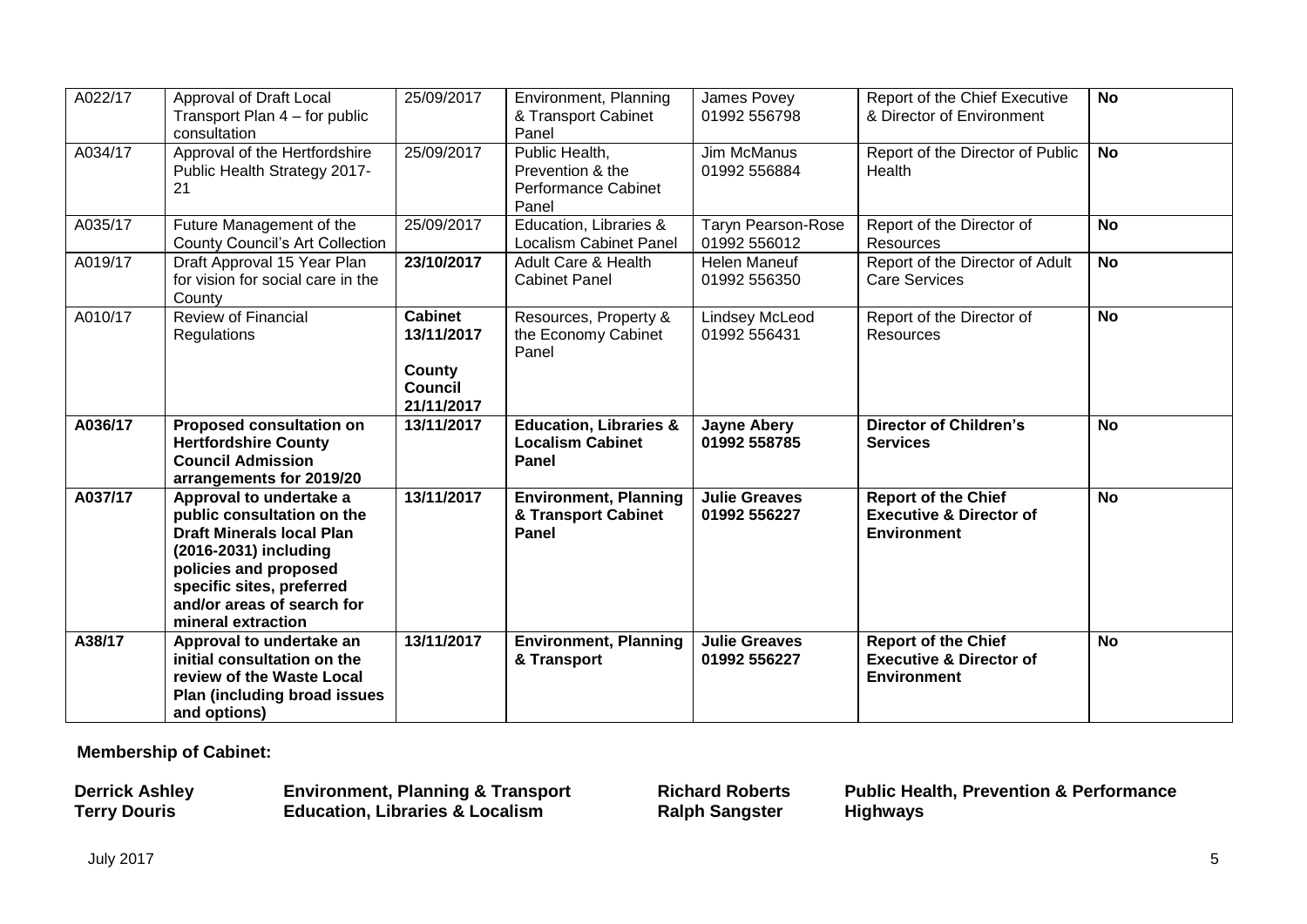| <b>Robert Gordon</b>   | <b>Leader of the Council</b>                   | <b>David Williams</b>     | Resources, Property & the Economy |
|------------------------|------------------------------------------------|---------------------------|-----------------------------------|
| <b>Teresa Heritage</b> | <b>Children's Services</b>                     | <b>Colette Wyatt-Lowe</b> | Adult Care & Health               |
| <b>Terry Hone</b>      | <b>Community Safety &amp; Waste Management</b> |                           |                                   |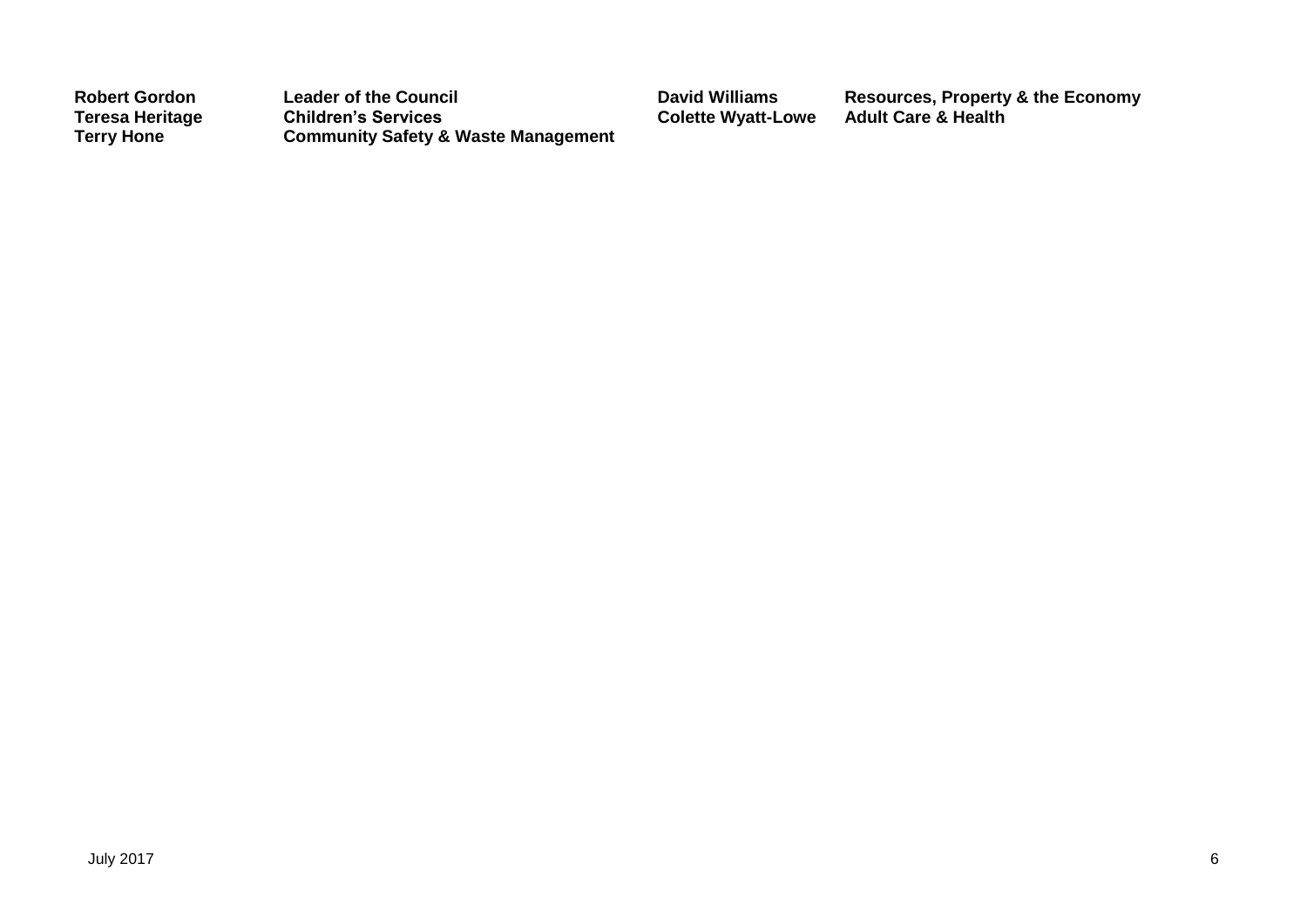**PART B: DECISIONS BY CHIEF OFFICERS Note: New items and amendments are shown in bold.** 

| Ref. No. | <b>Issue for Decision</b>                                                                                                         | Name and Title of<br><b>Decision Maker</b>                              | Date, or<br>period<br>within<br>which,<br>decision to<br>be made | <b>Cabinet Panels to be</b><br>consulted | <b>Officer contact for</b><br>this matter | Documents to be<br>considered <sup>##</sup> | <b>Exempt from the</b><br><b>Council's Call-In</b><br><b>Procedures</b><br>Yes / No |
|----------|-----------------------------------------------------------------------------------------------------------------------------------|-------------------------------------------------------------------------|------------------------------------------------------------------|------------------------------------------|-------------------------------------------|---------------------------------------------|-------------------------------------------------------------------------------------|
| B076/15  | The Supply of<br>Pulpboard (In<br>collaboration with<br>Hampshire County<br>Council)                                              | Peter Maguire<br>Head of Special<br>Projects                            | <b>July 2017</b><br>(was May<br>2017)                            |                                          | <b>Gianni Tinnirello</b><br>01707 292353  | See Note 2 & 3<br>below                     | <b>No</b>                                                                           |
| B058/16  | Secondary School<br>Expansion at The<br>Hemel School,<br>Hemel Hempstead<br><b>Award of Contract</b><br>(HCC1609120)              | Mark Handford-<br>Jones<br><b>Assistant Director</b><br>Property        | <b>September</b><br>2017 (was<br><b>July 2017)</b>               |                                          | <b>Trevor Mose</b><br>01992 556658        | See Note 2 below                            | <b>No</b>                                                                           |
| B059/16  | Re-Provision of<br>Drama and 6th<br>Form<br>Accommodation at<br><b>Barclay School</b><br><b>Award of Contract</b><br>(HCC1609121) | Mark Handford-<br>Jones<br><b>Assistant Director</b><br>Property        | <b>September</b><br>2017 (was<br><b>June 2017)</b>               |                                          | <b>Trevor Mose</b><br>01992 556658        | See Note 2 below                            | <b>No</b>                                                                           |
| B001/17  | <b>Traffic Regulation</b><br>Orders - various<br>(see attached<br><b>Schedule Appendix</b>                                        | John Wood<br><b>Chief Executive &amp;</b><br>Director of<br>Environment | During the<br>period of this<br>Forward Plan                     |                                          | Rob Smith<br>01992 556118                 | Reports from Lead<br><b>Officers</b>        | <b>No</b>                                                                           |
| B010/17  | <b>Business Water</b><br>Contract: Award of<br>Contract<br>(HCC1709401)                                                           | Mark Handford-<br>Jones<br><b>Assistant Director</b><br>Property        | August 2017<br>(was July<br>2017)                                |                                          | <b>Fiona Clark</b><br>01992 556008        | See Note 2 below                            | <b>No</b>                                                                           |

1

<sup>‡‡</sup> The address from which, subject to any prohibition or restriction on their disclosure, copies of, or extracts from, any document listed is available is County Hall, Pegs Lane, Hertford, SG13 8DE. Other documents relevant to these matters may be submitted to the decision maker. To request details of such documents (if any) as they become available contact Elaine Shell, Democratic Services Manager by email [\(elaine.shell@hertfordshire.gov.uk\)](mailto:elaine.shell@hertfordshire.gov.uk) or phone (01992 55565).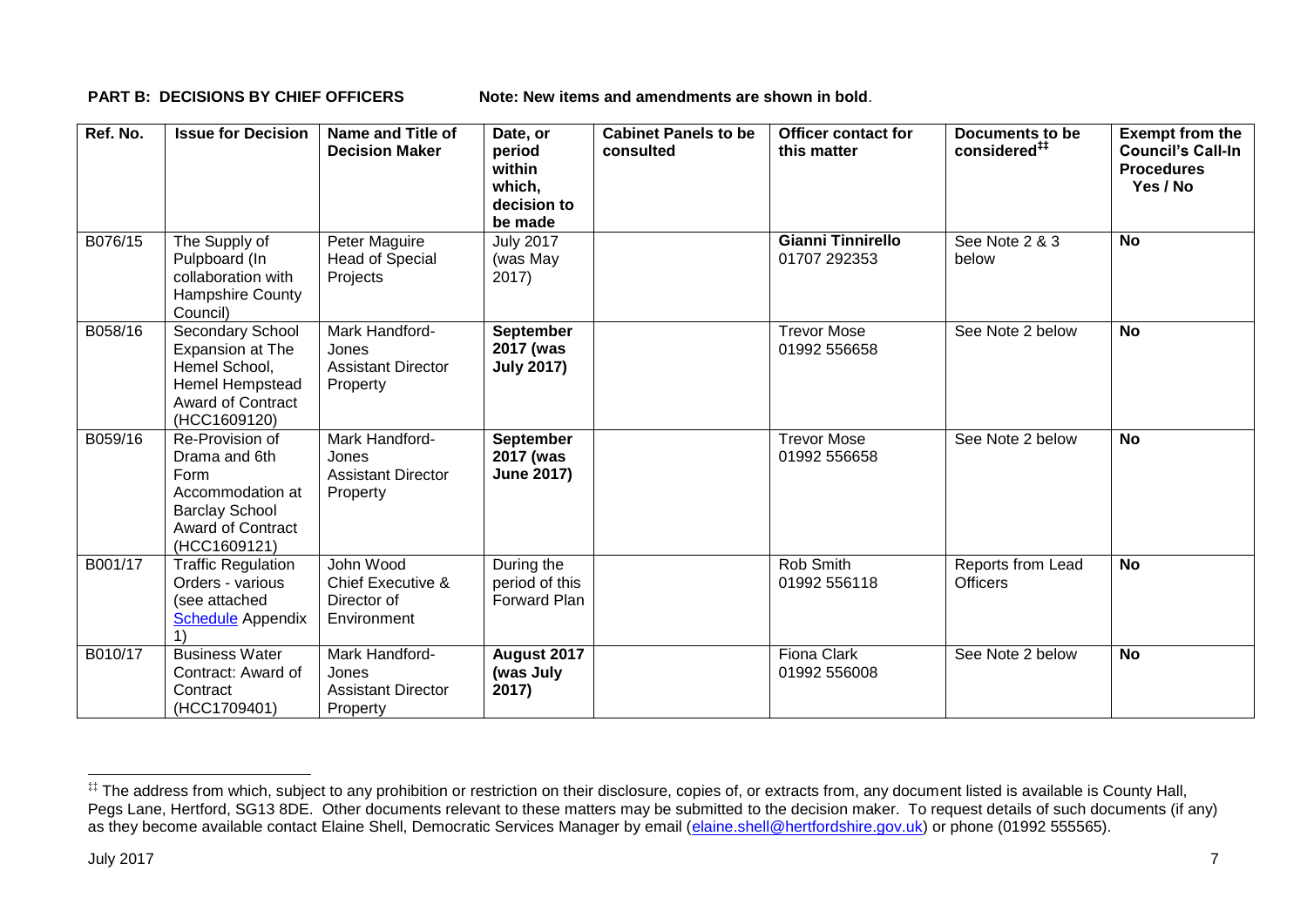| B011/17 | Four new Fire<br><b>Appliances for Fires</b><br>& Rescue Services:<br><b>Award of Contract</b>                                                                       | Chris Bigland<br>Fire & Rescue<br>Service Assistant<br><b>Chief Fire Officer</b><br>Service Support | <b>July 2017</b><br>(was June<br>2017)           | Peter Hatherley<br>01992 507580                     | See Note 2 below | <b>No</b> |
|---------|----------------------------------------------------------------------------------------------------------------------------------------------------------------------|-----------------------------------------------------------------------------------------------------|--------------------------------------------------|-----------------------------------------------------|------------------|-----------|
| B014/17 | Shared Managed<br>Services (SMS) For<br>Hertfordshire-<br><b>Contract Extension</b><br>or Re-procurement<br>(HCC0902784)                                             | Owen Mapley<br>Director of<br><b>Resources</b>                                                      | August 2017<br>(was June<br>2017)                | <b>Fiona Clark</b><br>01992 556008                  | See Note 2 below | <b>No</b> |
| B015/17 | Potential provision<br>of electronic<br>document records<br>management<br>software following<br>review of existing<br>solution.                                      | Owen Mapley,<br>Director of<br>Resources                                                            | August 2017<br>(was June<br>2017)                | <b>Stuart Bannerman</b><br>Campbell<br>01992 588397 | See Note 2 below | <b>No</b> |
| B017/17 | Property<br>Management<br><b>Services Contract</b><br><b>Award of Contract</b><br>(HCC1709487)                                                                       | Mark Handford-<br>Jones<br><b>Assistant Director</b><br>Property                                    | <b>October</b><br>2017 (was<br><b>July 2017)</b> | <b>Mike Evans</b><br>01992 555634                   | See Note 2 below | <b>No</b> |
| B019/17 | To award a contract<br>for the provision of<br>an assessor for the<br><b>Warmer Homes</b><br>Project                                                                 | Jim McManus,<br>Director of Public<br>Health                                                        | <b>July 2017</b>                                 | <b>Brian Gale</b><br>01438 843537                   | See Note 2 below | <b>No</b> |
| B021/17 | Batch $33 -$<br>Package 4-<br>Commonswood<br>Primary & Nursery<br>Field Junior &<br>Thundridge C of E<br>Primary School.<br><b>Award of Contract</b><br>(HCC1709498) | Mark Handford-<br>Jones<br><b>Assistant Director</b><br>Property                                    | August 2017<br>(was July<br>2017)                | <b>Trevor Mose</b><br>01992 556658                  | See Note 2 below | <b>No</b> |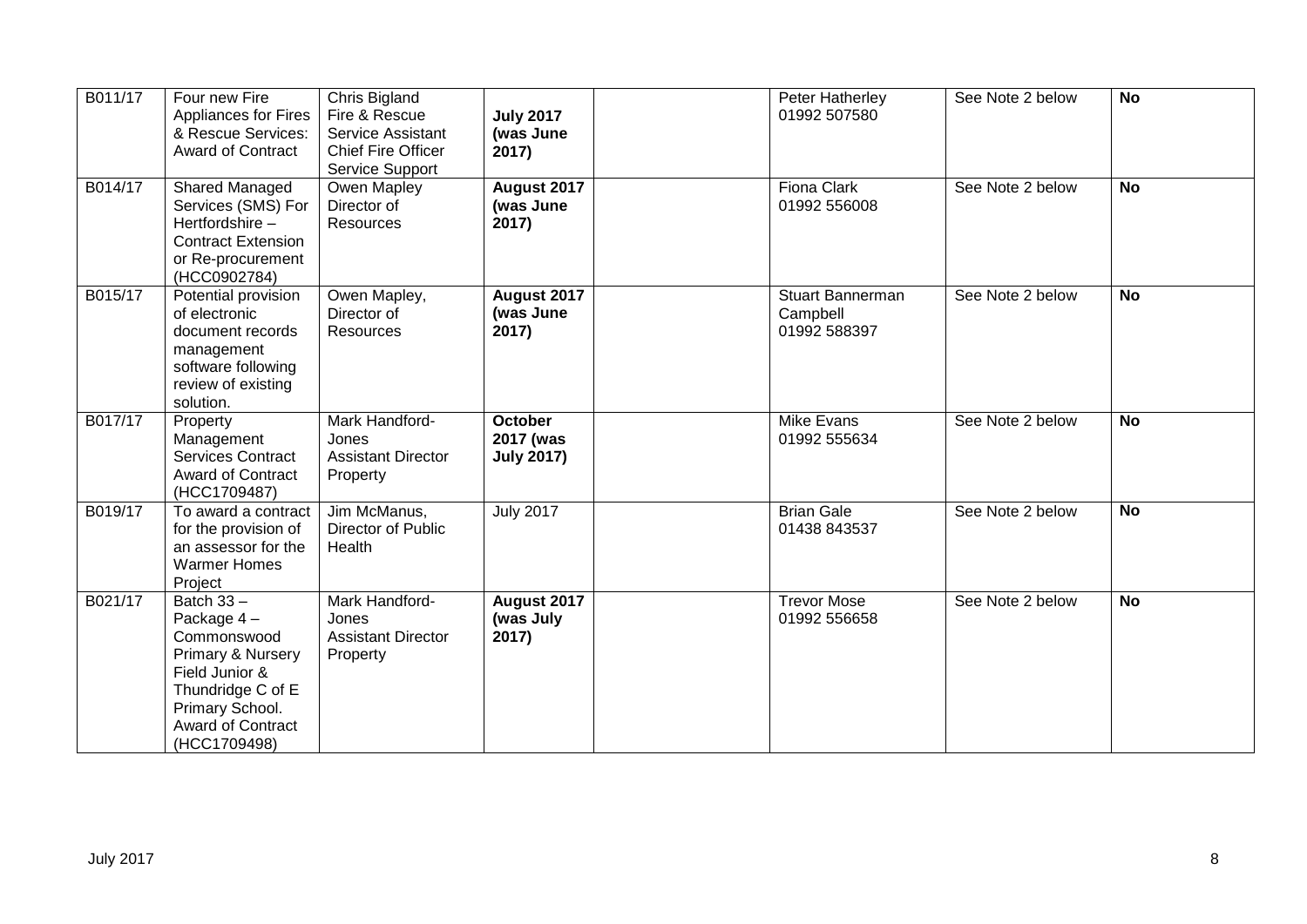| B023/17 | Batch $35 -$<br>Package 2-<br><b>Aycliffe Drive</b><br>Primary, Goldfield<br>Infants & Nursery &<br>Little Heath Primary<br>School. Award of<br>Contract<br>(HCC1709500)                                                     | Mark Handford-<br>Jones<br><b>Assistant Director</b><br>Property                                     | August 2017<br>(was July<br>2017)                | <b>Trevor Mose</b><br>01992 556658     | See Note 2 below | <b>No</b> |
|---------|------------------------------------------------------------------------------------------------------------------------------------------------------------------------------------------------------------------------------|------------------------------------------------------------------------------------------------------|--------------------------------------------------|----------------------------------------|------------------|-----------|
| B024/17 | Batch $35 -$<br>Package 3-<br>Icknield Infant &<br>Nursery, Little<br>Hadham Primary,<br>Roman Way First &<br>The William<br>Ransom Primary<br>School. Award of<br>Contract<br>(HCC1709501)                                  | Mark Handford-<br>Jones<br><b>Assistant Director</b><br>Property                                     | August 2017<br>(was July<br>2017)                | <b>Trevor Mose</b><br>01992 556658     | See Note 2 below | <b>No</b> |
| B029/17 | Contract for the<br>Provision of Re-use<br>retail Services at<br>Household Waste<br><b>Recycling Centres</b>                                                                                                                 | <b>Simon Aries</b><br><b>Assistant Director</b><br>Transport, Waste &<br>Environmental<br>Management | <b>July 2017</b>                                 | <b>Matthew King</b><br>01992 556207    | See Note 2 below | <b>No</b> |
| B033/17 | Award Tender for<br><b>Residential Home</b><br>for Children and<br>Young People<br>(C&YP) aged 13-18<br>with Autism,<br>Learning Difficulties<br>and/or Behaviour<br>that Challenges at<br>Wynchlands<br>Crescent, St Albans | Jenny Coles<br>Director of Children's<br>Services                                                    | <b>October</b><br>2017 (was<br><b>July 2017)</b> | <b>Patricia Walker</b><br>07812 322740 | See Note 2 below | <b>No</b> |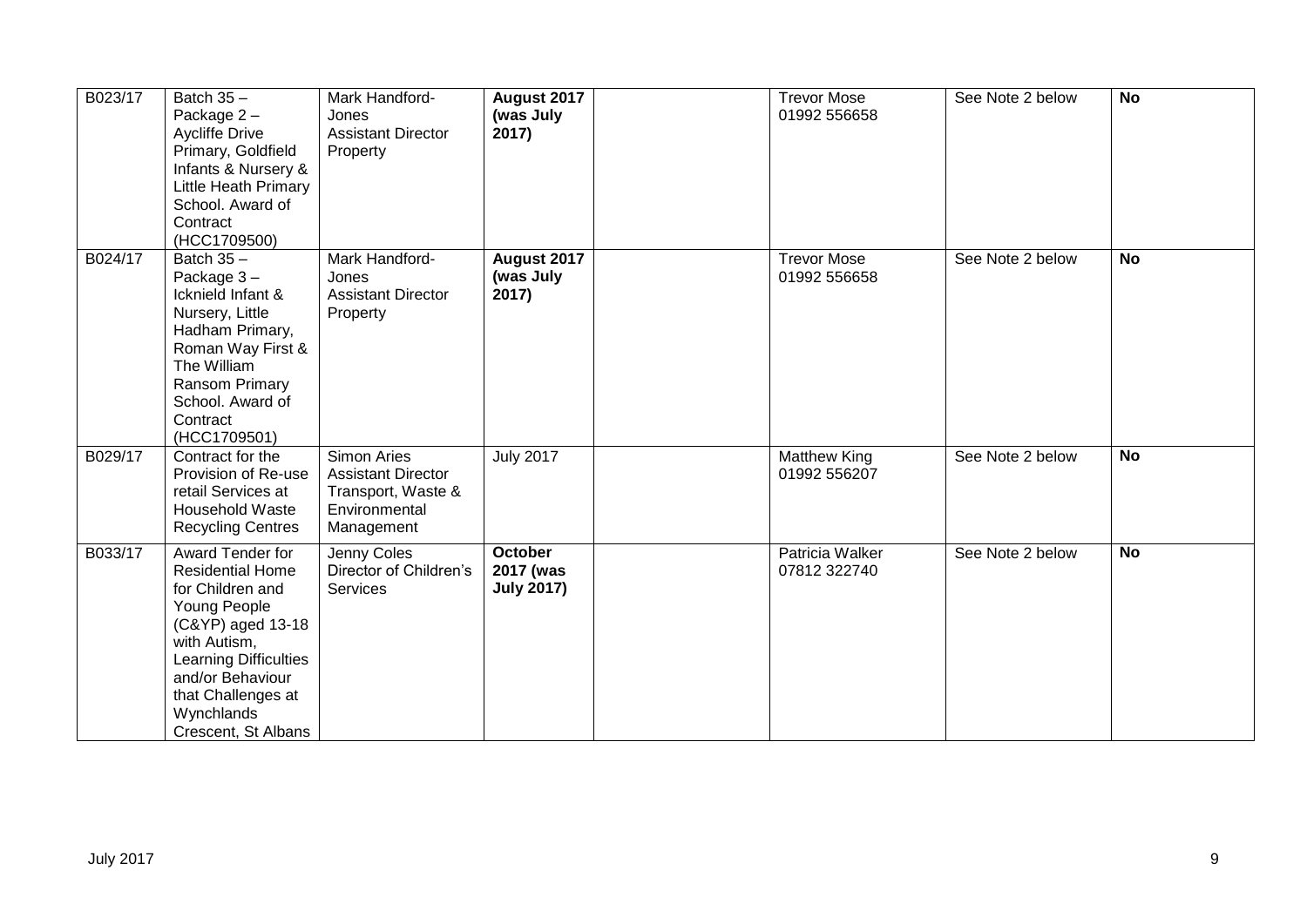| B034/17 | <b>Dynamic</b><br>Purchasing<br>System for the<br>Supply of<br>Laminating<br>Pouches (in<br>collaboration with<br>Hampshire County<br>Council)                                                 | Peter Maguire<br><b>Head of Special</b><br>Projects         | September<br>2017 (was<br><b>August</b><br>2017) | James Conway<br>01707 292357                 | See Note 2 & 3<br>below | <b>No</b> |
|---------|------------------------------------------------------------------------------------------------------------------------------------------------------------------------------------------------|-------------------------------------------------------------|--------------------------------------------------|----------------------------------------------|-------------------------|-----------|
| B035/17 | Dynamic<br>Purchasing<br>Systems for the<br>Supply of Copier<br>Paper (in<br>collaboration with<br>Hampshire<br><b>County Council)</b>                                                         | Peter Maguire<br><b>Head of Special</b><br>Projects         | September<br>2017                                | <b>James Conway</b><br>01707 292376          | See Note 2 & 3<br>below | <b>No</b> |
| B036/17 | Potential extension<br>and improvement of<br>Enterprise<br><b>Resource Planning</b><br>contract. This<br>covers Human<br>Resources,<br>Finance,<br>Procurement,<br>Budgeting and<br>Reporting. | Owen Mapley,<br>Director of<br>Resources                    | September<br>2017                                | Stuart Bannerman<br>Campbell<br>01992 588397 | See Note 2 below        | <b>No</b> |
| B044/17 | <b>Breathing</b><br>Apparatus<br>Procurement for the<br>Community<br>Protection<br>Directorate<br>$2017/2018 -$<br><b>Capital Budget</b>                                                       | <b>Steve Tant</b><br><b>Assistant Chief Fire</b><br>Officer | <b>July 2017</b>                                 | Peter Hatherley<br>01992 507580              | See Note 2 below        | <b>No</b> |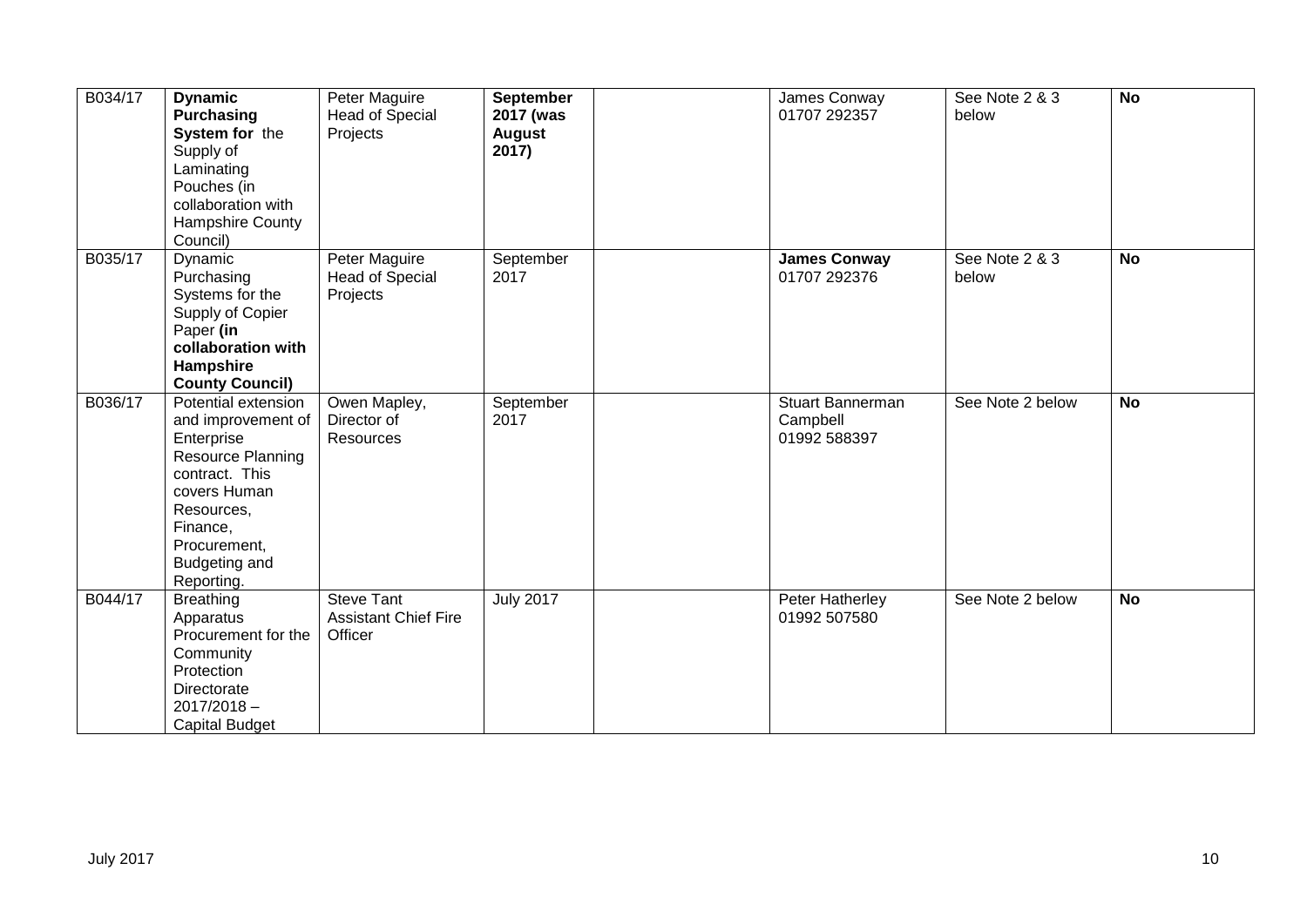| B045/17 | Window Walling at<br>3 Schools Batch 34<br>Ashwell, Bedwell &<br><b>Hobletts Manor</b><br>Infants & Nursery<br>Schools: Award of<br>Contract<br>(HCC1709713)            | Mark Handford-<br>Jones<br><b>Assistant Director</b><br>Property                            | August 2017<br>(was July<br>2017) | <b>Trevor Mose</b><br>01992 556658  | See Note 2 below        | <b>No</b> |
|---------|-------------------------------------------------------------------------------------------------------------------------------------------------------------------------|---------------------------------------------------------------------------------------------|-----------------------------------|-------------------------------------|-------------------------|-----------|
| B046/17 | Roofing at 2<br>Schools Batch 34,<br><b>Ashwell &amp; Hobletts</b><br>Manor Junior<br>School: Award of<br>Contract<br>(HCC1709714)                                      | Mark Handford-<br>Jones<br><b>Assistant Director</b><br>Property                            | August 2017<br>(was July<br>2017) | <b>Trevor Mose</b><br>01992 556658  | See Note 2 below        | <b>No</b> |
| B047/17 | The supply of<br>steel lockers: (In<br>collaboration with<br>Hampshire<br><b>County Council)</b>                                                                        | <b>Peter Maguire</b><br><b>Head of Special</b><br><b>Projects</b>                           | <b>September</b><br>2017          | <b>Elisa Wray</b><br>01707 292376   | See note 2 & 3<br>below | <b>No</b> |
| B048/17 | The supply of<br>plain adhesive<br>labels, sticky<br>notes, hook and<br>loop and<br>motivational items<br>(In collaboration<br>with Hampshire<br><b>County Council)</b> | <b>Peter Maguire</b><br><b>Head of Special</b><br><b>Projects</b>                           | <b>October</b><br>2017            | <b>James Conway</b><br>01707 292357 | See note 2 & 3<br>below | <b>No</b> |
| B049/17 | <b>Providing support</b><br>in peoples home<br>(Spot<br><b>Accreditation)</b><br><b>Award of Contract</b>                                                               | <b>Frances Heathcote</b><br><b>Assistant Director,</b><br><b>Community</b><br>Commissioning | <b>November</b><br>2017           | Daisy Sanghera<br>01438 843391      | See note 2 below        | <b>No</b> |

**Notes:** 

1. CBC contract = on behalf of 17 local authority members of the Central Buying Consortium<br>2. Quality and price evaluation derived from tenderers' submissions (which may contain exen

Quality and price evaluation derived from tenderers' submissions *(which may contain exempt information and if so will not be available for public inspection)* If you have any general enquiries about this Forward Plan - contact Elaine Shell, Democratic Services Manager, 01992 555565 Email: [elaine.shell@hertfordshire.gov.uk](mailto:elaine.shell@hertfordshire.gov.uk) 

3. Collaborative contract with one or more authorities (not a CBC contract)

4. Part II (due to 'Information relating to the financial or business affairs of any particular person (including the Council')".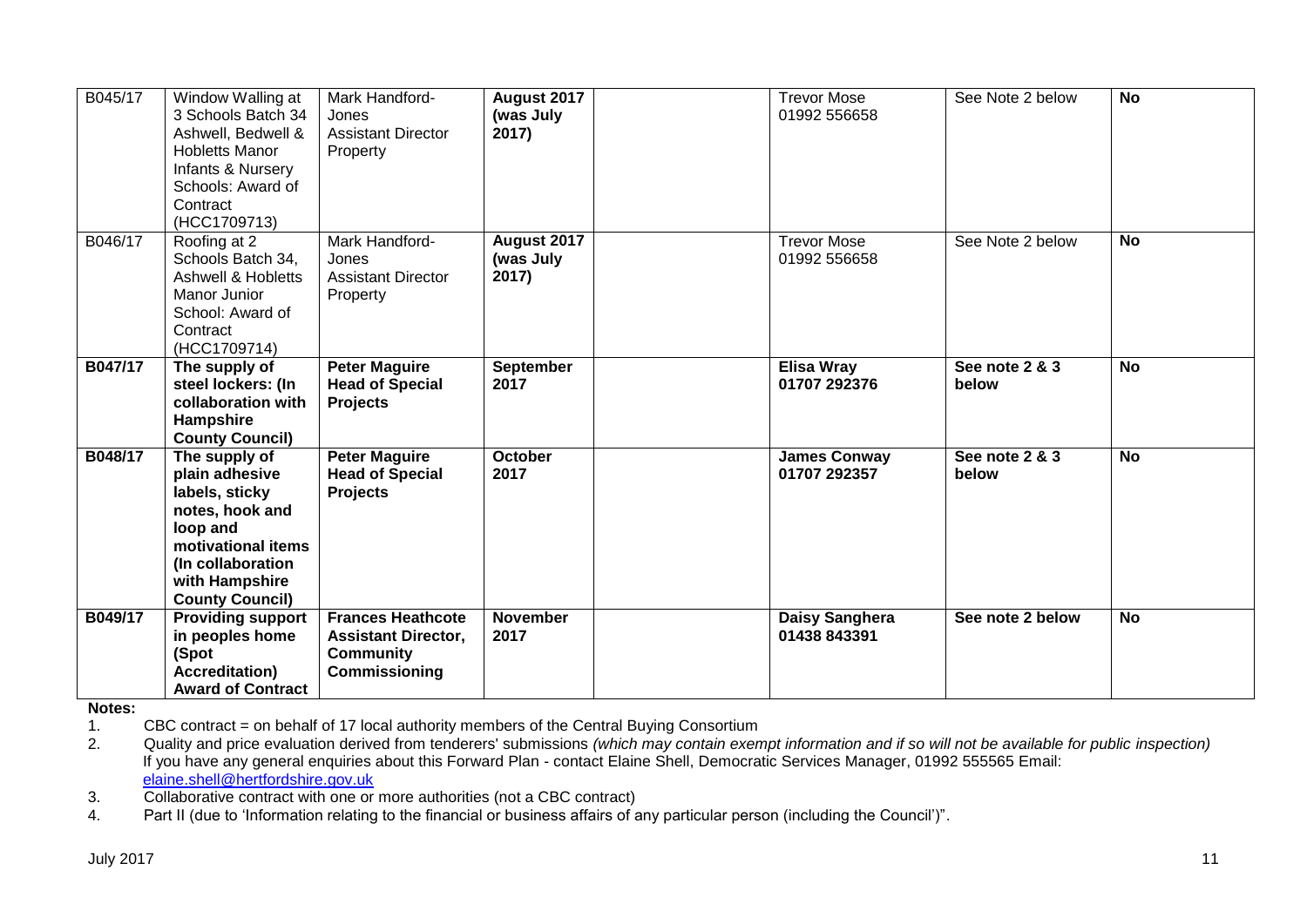**KATHRYN PETTITT, CHIEF LEGAL OFFICER**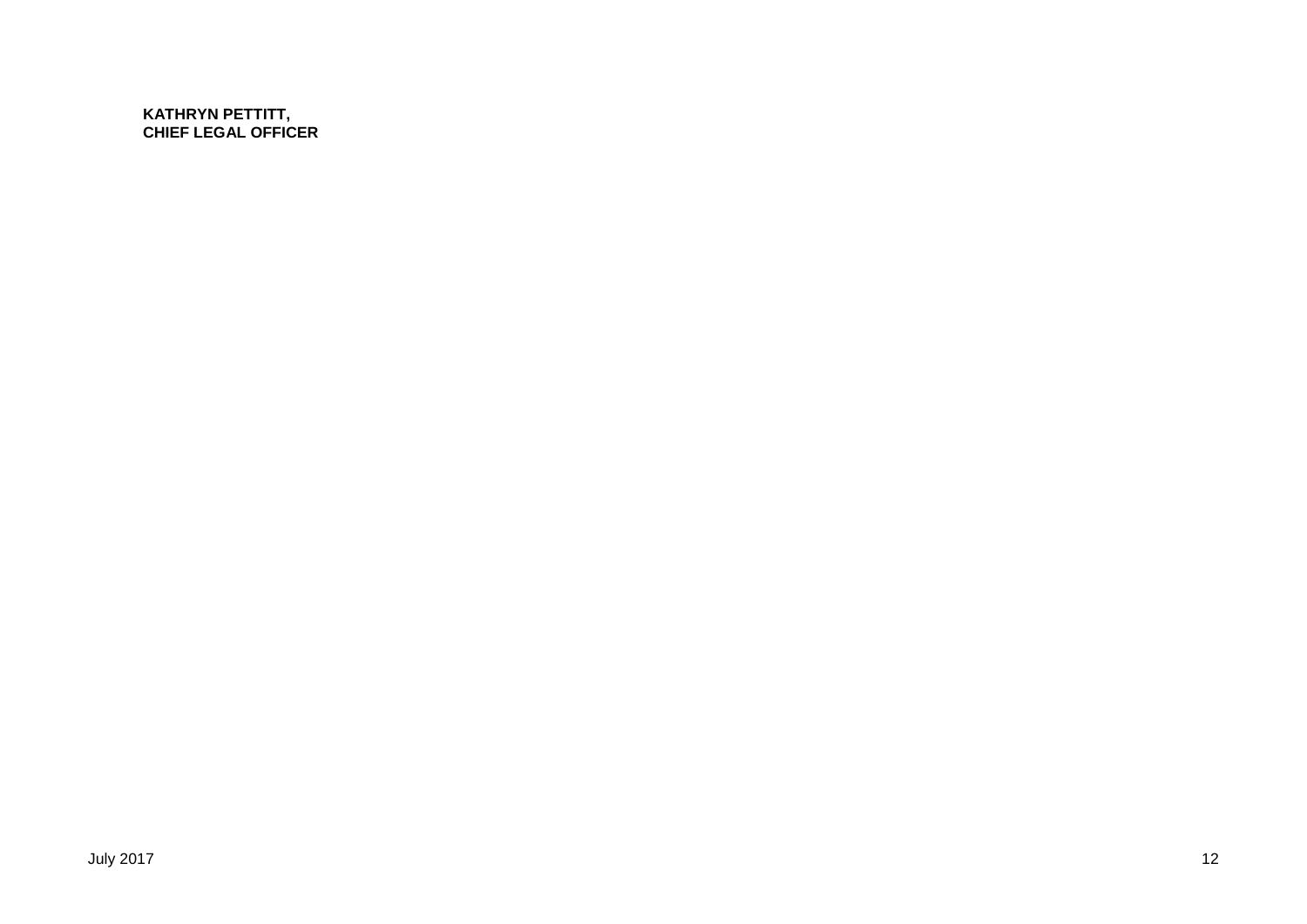

**Hertfordshire HERTFORDSHIRE COUNTY COUNCIL** 

**FORWARD PLAN Notice of (a) key and other decisions likely to be made on behalf of the County Council by Cabinet, (b) key decisions likely to be made on behalf of the County Council by Officers and (c) decisions on Traffic Regulation Orders likely to be made by Officers on behalf of the County Council in the period 1 August 2017 – 30 November 2017**

# **Published 5 July 2017**

[Note: Key decisions and other decisions due to be reached in July 2017 but not yet made remain listed (notice of these items was given in the Forward Plan issued on 1 June 2017)]

# **TRAFFIC REGULATION ORDERS**

#### **EAST HERTS & LEA VALLEY**

| <b>Broxbourne</b>            |                      |
|------------------------------|----------------------|
| Location                     | Proposed Restriction |
| Dinant Link Road, Hoddesdon  | 40mph Speed Limit    |
| Cozens Lane East, Broxbourne | Road Humps           |

#### **East Herts**

| Location                                        | <b>Proposed Restriction</b>                                   |
|-------------------------------------------------|---------------------------------------------------------------|
| Watton Road, Ware                               | Cycle Track Order, Waiting Restrictions, Pedestrian Crossing  |
| Lady Margaret Gardens, Brocket Meadow, Ware     | 20mph, Cycle Track Order                                      |
| Marshgate Drive, Hertford                       | <b>Waiting Restrictions</b>                                   |
| Hare Street Road, Buntingford                   | 30 & 40mph Speed Limits                                       |
| Park Road, Ware                                 | <b>Waiting Restrictions</b>                                   |
| Various Roads, Braughing                        | 20mph Speed Limit, Road Humps                                 |
| Cozens Road, Woodley Road, Ware                 | <b>Waiting Restrictions</b>                                   |
| Church Street, Bishop's Stortford               | <b>Waiting Restrictions</b>                                   |
| South Street, Bishop's Stortford                | <b>Waiting Restrictions</b>                                   |
| Horns Road, West Street, Hertford               | Waiting Restrictions, 20mph Speed Limit, Prohibition of Entry |
| Hazelend Road, Farnham Road, Bishop's Stortford | 40 & 50mph Speed Limits                                       |
| A120 Bishop's Stortford                         | 40mph Speed Limit                                             |
| Uplands, Braughing                              | School Keep Clear Markings                                    |
| Tamworth Road, Hertford                         | <b>Waiting Restrictions</b>                                   |
| High Street, Buntingford                        | <b>Restricted Zone</b>                                        |
| Ermine Street, Buntingford                      | Waiting Restrictions, Road Humps, 30mph speed limit           |
| North Road, Hertford                            | Waiting Restrictions, Loading Bay                             |

#### **MID WEST HERTS**

#### **Dacorum**

| Location                                   | <b>Proposed Restriction</b> |
|--------------------------------------------|-----------------------------|
| Jupiter Drive, Solway etc, Hemel Hempstead | <b>Waiting Restrictions</b> |
| London Road, Hemel Hempstead               | <b>Waiting Restrictions</b> |